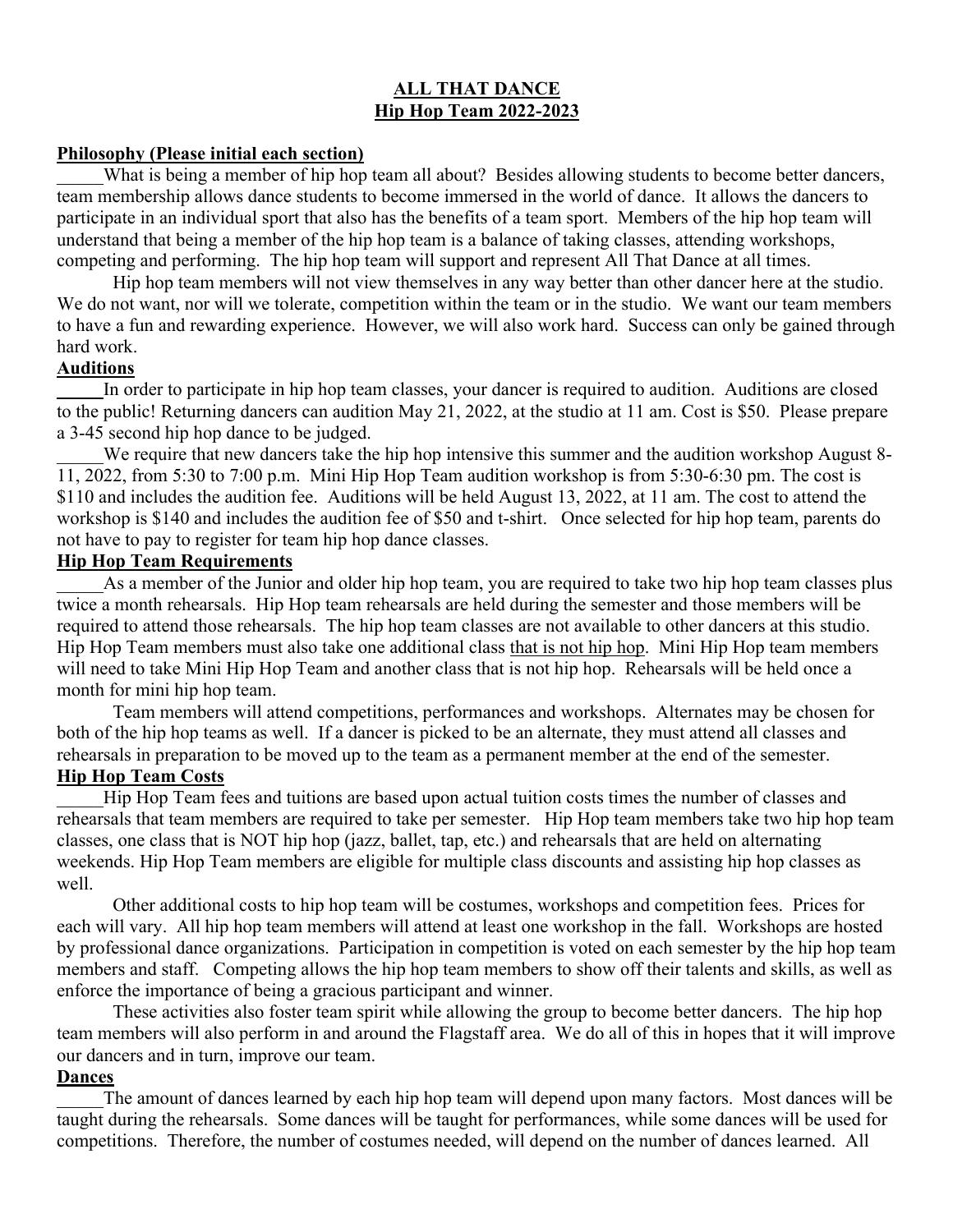That Dance realizes how expensive costumes can be and will be conscious of pricing when choosing hip hop team costumes.

Every member will be responsible for knowing all the dance material taught for their group. Hip hop team members should also have a copy of the dance music in hand to practice on at home. Hip Hop team members should participate to the best of their ability in all events, performances, rehearsals, fundraisers, etc. Hip Hop team members will purchase at the start, a new warm-up suit, team bag, matching hip hop sneakers and team t-shirt. This is to be worn for special appearances and occasions as dictated by the Executive Director. **Attendance**

Attendance to all hip hop team classes and rehearsals is a vital component of a successful team. Please note that hip hop team classes cannot be made up in other dance classes. We believe that it is not only damaging for the student to miss class, but it is also unfair to their fellow dancers as well. Therefore, the only excused absences are school related conflict, contagious illness or a death in the family. Hip Hop team members are to notify the Executive Director immediately of any emergency.

If a team member misses more than two team classes and/or rehearsals, in one semester, the hip hop team member may be approached by the teacher or director and placed as an alternate in the team dances. This policy will be enforced and consequences are based at the teacher's discretion. Quitting or being removed from the hip hop team will result in the team member not being allowed to re-audition next year.

# **Dress Out**

Hip Hop team members must always be dressed out appropriately for dance class. This includes team tshirt, black team warm-ups or hip hop pants and black hip hop sneakers or shoes. Hip Hop team members must always have their hair worn properly for dance class. Hip Hop team members will not wear street shoes onto the dance floors at the studio. Hip Hop team members will not wear their hip hop sneakers outside the studio. **Parent Support**

It is necessary that we have parental involvement. Without parental support, our team cannot be successful. Parents will be asked to be sure of their child's attendance. Parents are invited to attend all workshops and competitions. Parents will become part of the fundraising committee. This committee will determine all fundraising activities. Parents of hip hop team members are to be supportive and positive with all dancers here at the dance studio at all times.

# **Required Commitments (dates and places to be determined after auditions)**

- \_\_\_\_\_Hip Hop team members will attend at least one hip hop workshop or convention.
- Hip hop team members will attend all competitions.
- Hip Hop team members will perform in all scheduled local events and appearances.
- Hip Hop team members will attend all in-studio, finale, tech and dress rehearsals for recital.
- Hip Hop team members will attend all rehearsals and Nationals next summer.